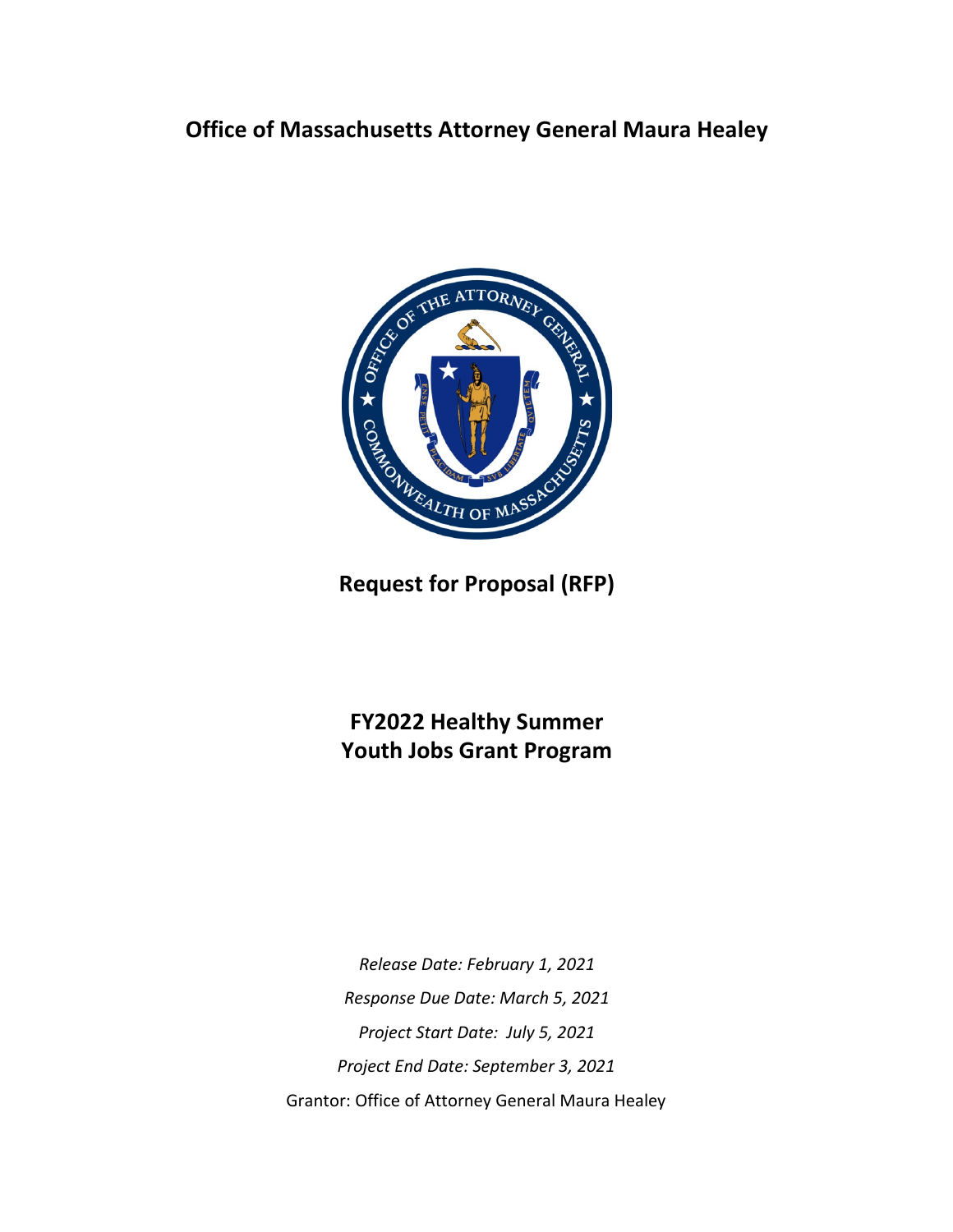## Address: One Ashburton Place, Boston, MA 02108 Email: [AGOGrants@mass.gov](mailto:AGOgrants@state.ma.us)

The Massachusetts Office of the Attorney General (AGO) is pleased to announce the FY2022 Healthy Summer Youth Jobs Grant Program (HSYJ). HSYJ awards will be funded by wage and hour law-related settlements received by the AGO. Healthy Summer Youth Jobs grants will benefit youth workers by providing training and skills development in employment that is focused on health and wellness.

## **Advancing the Public Health while Developing Professional Skill Sets**

Youth can advance public health in their communities by providing health promotion and disease prevention interventions specifically addressing the following contributing factors identified by the Centers for Disease Control (CDC) as contributing to the leading causes of death and disability among youth and adults<sup>[1](#page-1-0)</sup>.

They include:

- Behaviors that contribute to unintentional injuries and violence;
- Sexual behaviors that contribute to unintended pregnancy and sexually transmitted diseases, including HIV infection;
- Alcohol and other drug use;
- Tobacco use;
- Unhealthy dietary behaviors; and/or
- Inadequate physical activity.

In addition to helping their communities, youth can enrich their own professional development through on-the-job training and skills development achieved through summer employment.

#### **Qualifying Jobs**

Jobs that qualify for funding are those in which youth are engaged in public healthrelated jobs that provide workforce skills development or training for future professional endeavors. This grant will fund youth jobs provided by Massachusetts municipalities, other government offices, quasi-public entities, and nonprofit organizations.

Applicants may apply for grants to fund jobs for youth with core health and wellness components while also providing opportunities for professional enrichment. Applicants may request to employ any number of youths at their discretion while adhering to all applicable Massachusetts wage and hour laws. For the purposes of this grant, "youth" is considered a person age 21 and younger.

<span id="page-1-0"></span><sup>&</sup>lt;sup>1</sup> Youth Risk Behavior Surveillance System (YRBSS) Web 6 Apr. 2016. http://www.cdc.gov/healthyyouth/data/yrbs/index.htm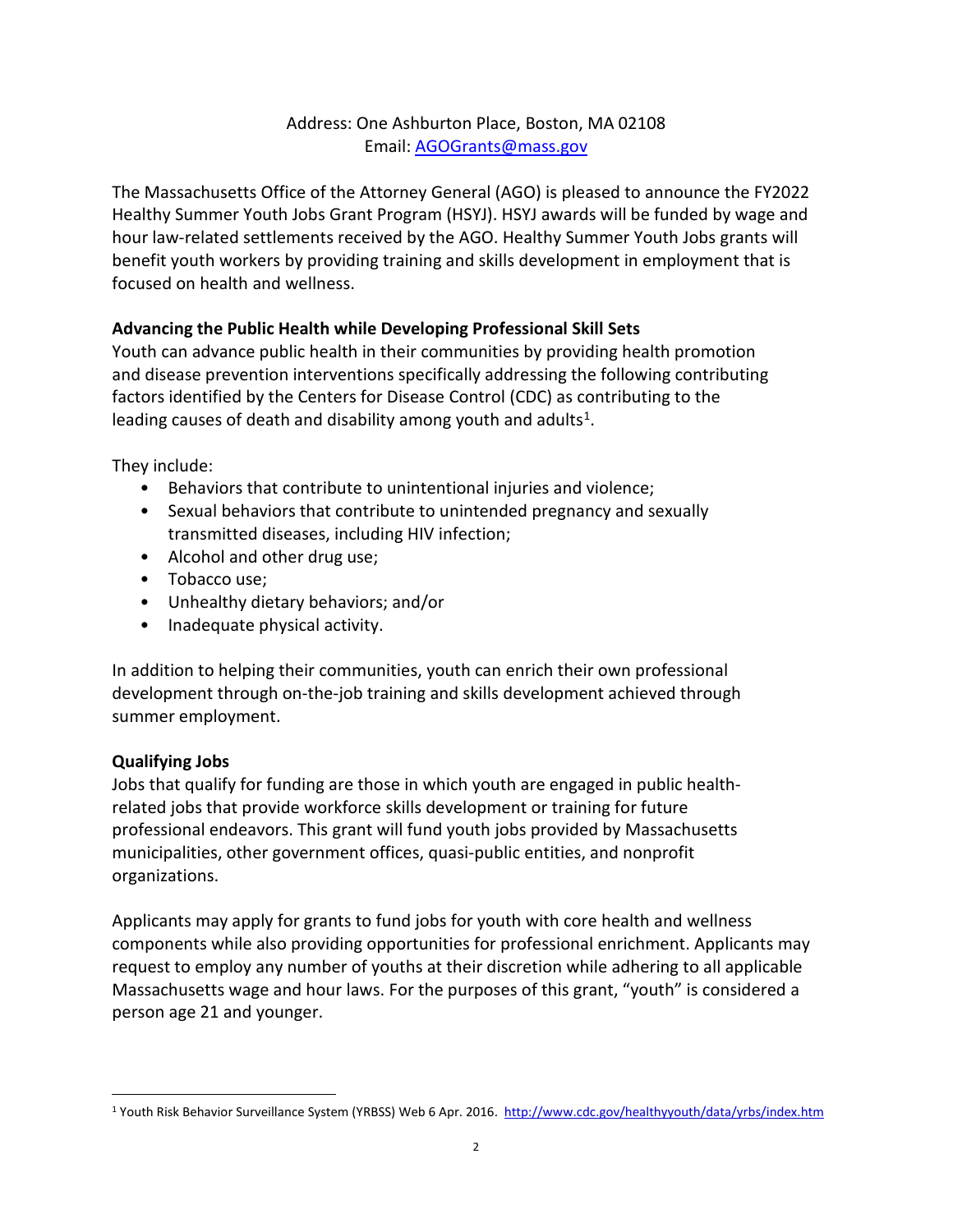Types of activities include, but are not limited to:

- Programs that work to improve public health in low-income communities;
- Programs focused on advancing health-related environmental justice;
- Programs that promote health and wellness among youth and across low-income communities;
- Programs that develop health literacy for youth to improve disease prevention and selfmanagement; and
- Programs designed to directly improve the management of chronic diseases for youth including but not limited to diabetes, asthma, and obesity.

Examples of programs that have received HSYJ grant funding in the past:

- Collaborating on a public health project that focused on food justice;
- Assisting as a coach, team leader, or mentor with a sports or physical fitness program designed for youth;
- Fostering a green environment by planting trees, building and maintaining community gardens, and installing art murals;
- Working as sailing instructors for a summer youth program; and
- Activities which directly address access to health care and/or the management/ prevention of chronic diseases among youth.

#### **Eligibility**

The following are eligible recipients of grant funding. Applicants may select only one city or town for youth jobs and may submit only one grant application:

- Municipalities;
- Other government offices;
- Quasi-public entities; and
- Nonprofit organizations within Massachusetts.\*

\*Non-profit organizations must be in full compliance with the statutory requirements set forth in G.L. ch. 12, secs. 8E and 8F, and G.L. ch. 68, sec. 19, including initial registration and filing of annual financial reports with the AGO's Non-Profit Organizations/Public Charities Division. Nonprofit organizations must also comply with obligations and reporting requirements set by the Internal Revenue Service.

#### **Funding**

This call for applications is subject to and contingent upon the availability of funds. Grant awards will be issued to multiple applicants in varying amounts. Applicants' budgets may not necessarily be funded in their entirety or at all. Recipients will only be reimbursed for youth salary, administrative support, and adaptive COVID-19 equipment/services. Adaptive COVID-19 equipment/services include, but are not limited to, personal protective equipment, sanitation equipment/supplies, and remote connectivity equipment/licenses that were not necessary prior to the COVID-19 pandemic. The total amount budgeted for administrative support and adaptive COVID-19 equipment/services may not exceed 10% of the total youth salary request.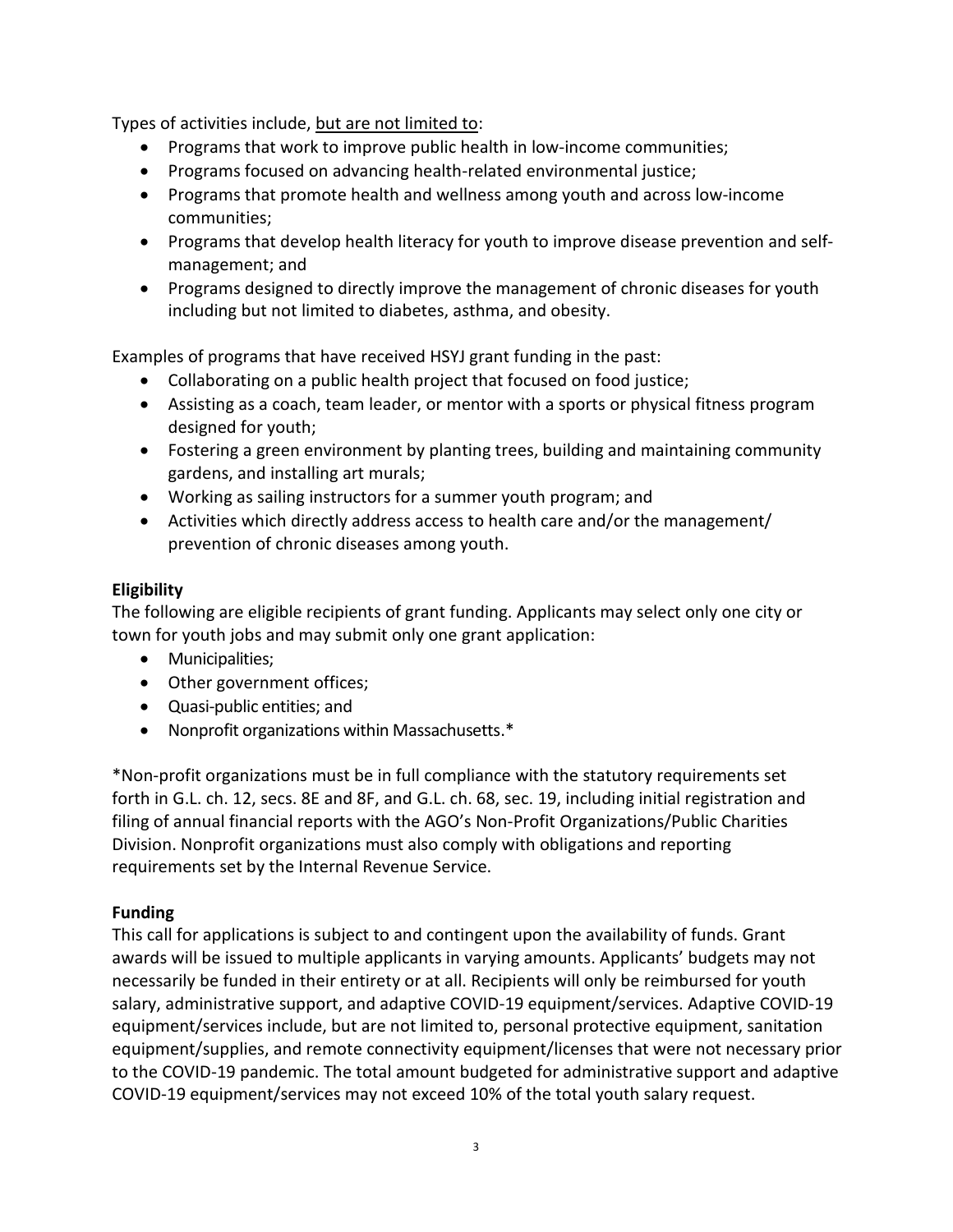Recipients must pay youth at least a minimum wage of \$13.50 per hour. Programs requesting stipend payments to youth that are not equivalent to at least a \$13.50 per hour wage will not be considered. The maximum an applicant may request for their program is \$5,000.00.

## **Duration**

Grant awards are available to fund youth employment with the earliest start date of July 5, 2021 and the latest end date of September 3, 2021. A longer or shorter duration for youth employment is allowable as long as the funding request does not exceed the maximum limit imposed by the grant. Extensions may be granted only for good cause shown.

## **Cash flow**

This is a reimbursement grant. Grant recipients must be able to pay the salaries of youth jobs and any other approved budgeted expense funded by this grant award prior to receiving any monetary disbursement from the AGO. Disbursements are expected to be sent to grant recipients (who have completed all necessary contract documents by the established deadlines) by Electronic Funds Transfer on or before October 29, 2021.

# **Evaluation**

All funding decisions and amounts of funding will be determined at the sole discretion of the AGO. Applicants may receive no funding or less funding than requested. Some of the criteria utilized in the selection process will include:

- Commitment to advancing public health in low-income communities;
- Applicant's previous experience hiring youth workers;
- Applicant's plan to engage youth in health, wellness, fitness or healthcare activities;
- Applicant's ability to hire youth within the grant timeframe;
- Applicant's proposed impact on community health;
- Applicant's capacity to provide skills development and/or job training to youth employees;
- Applicant's COVID-19 protocols and ability to keep youth workers safe; and
- Geographic diversity of applicant (the AGO will endeavor to provide funding across the Commonwealth to the extent possible).

#### **Submission instructions**

- Proposals must be delivered electronically through the AGO's online grant application process by 5:00 p.m. on Friday, March 5, 2021.
- Interested applicants may access the application at: [https://www.mass.gov/grant](https://www.mass.gov/grant-opportunities)[opportunities.](https://www.mass.gov/grant-opportunities)
- Applications will not be accepted after the deadline and any applications received after the deadline will not be reviewed.
- There will be no applications accepted in any other format.
- New applicants will be asked to create a free online account. Any applicant that has applied for any AGO grant using the online grant management system may log into its existing account.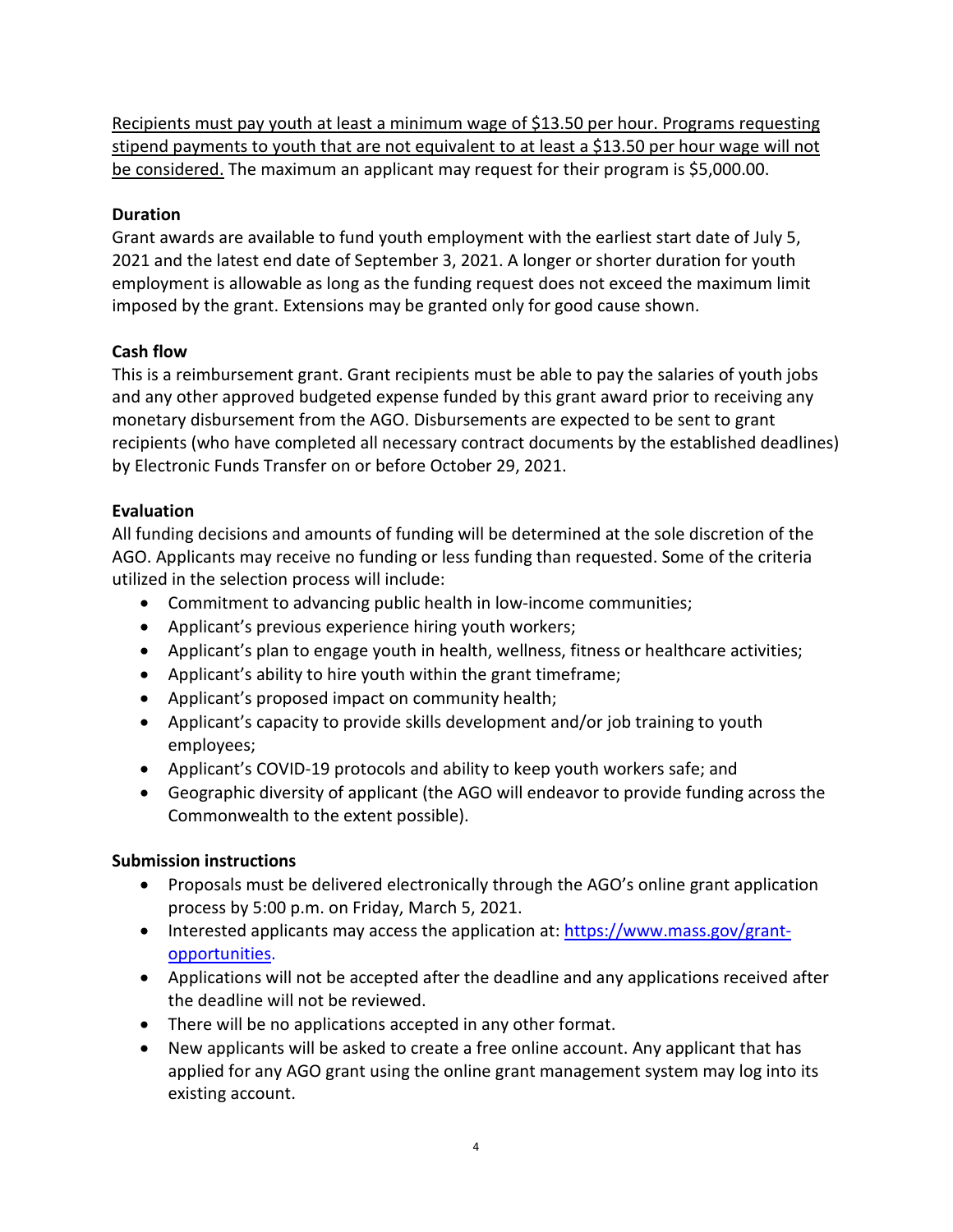- Once applicants have started an application, the application may be saved and returned to later.
- Confirmation of Receipt: Applicants typically receive an email confirmation within 48 business hours; if one is not received please call 617-963-2150 for further instructions and assistance.

#### **Questions**

Questions regarding this RFP may be submitted to [AGOGrants@mass.gov](file://Ago-fp-bos-001/CIED/Cy%20Pres/Risperdal/AGOgrants@state.ma.us%20) only until 5:00 p.m. on February 12, 2021. When submitting your question(s), please include "Healthy Summer Youth Jobs FY2022" in the email subject line. Questions received and answers provided regarding this RFP will be posted on the AGO's website at[: https://www.mass.gov/grant](https://www.mass.gov/grant-opportunities)[opportunities.](https://www.mass.gov/grant-opportunities)

#### **Reasonable accommodation**

Applicants with disabilities who seek reasonable accommodation, which may include the receipt of the RFP information in an alternative format, must communicate such requests in writing to [AGOGrants@mass.gov](mailto:AGOGrants@mass.gov) no later than February 12, 2021.

#### **Expectations and requirements for successful applicants**

- Awards are contingent upon the applicant satisfactorily completing all necessary documents (see below) by the deadlines established during the contract period.
- Any changes to a grant program or budget, at any time during the grant period, must be requested in writing by grantees and must be approved, in advance, by the AGO.
- All funds must be used in a manner consistent with the Response to this RFP, which shall become part of the Scope of Services Agreement.
- Grantees will be informed of all reporting requirements including the completion of a satisfactory financial and programmatic summary at the conclusion of the grant by the deadline established and in a format to be provided by the AGO.

#### **Community engagement requirement**

If awarded this grant, recipients will provide the necessary staff, time, and meeting space to assist the AGO in providing community engagement activities, such as teen workers' rights trainings, civil rights trainings, and/or other trainings or activities, on site with the recipient's staff and/or with the youth it employs. In situations where COVID-19 health regulations or best practices prevent on-site activities, virtual events may be arranged in their place.

#### **Required Commonwealth contract documents for successful grantees**

The following documents will be required upon any notification of a grant award at a deadline established by the AGO and should not be submitted with the grant application:

- Standard Contract Form
- Scope and Services Agreement
- Contractor Authorized Signatory Listing